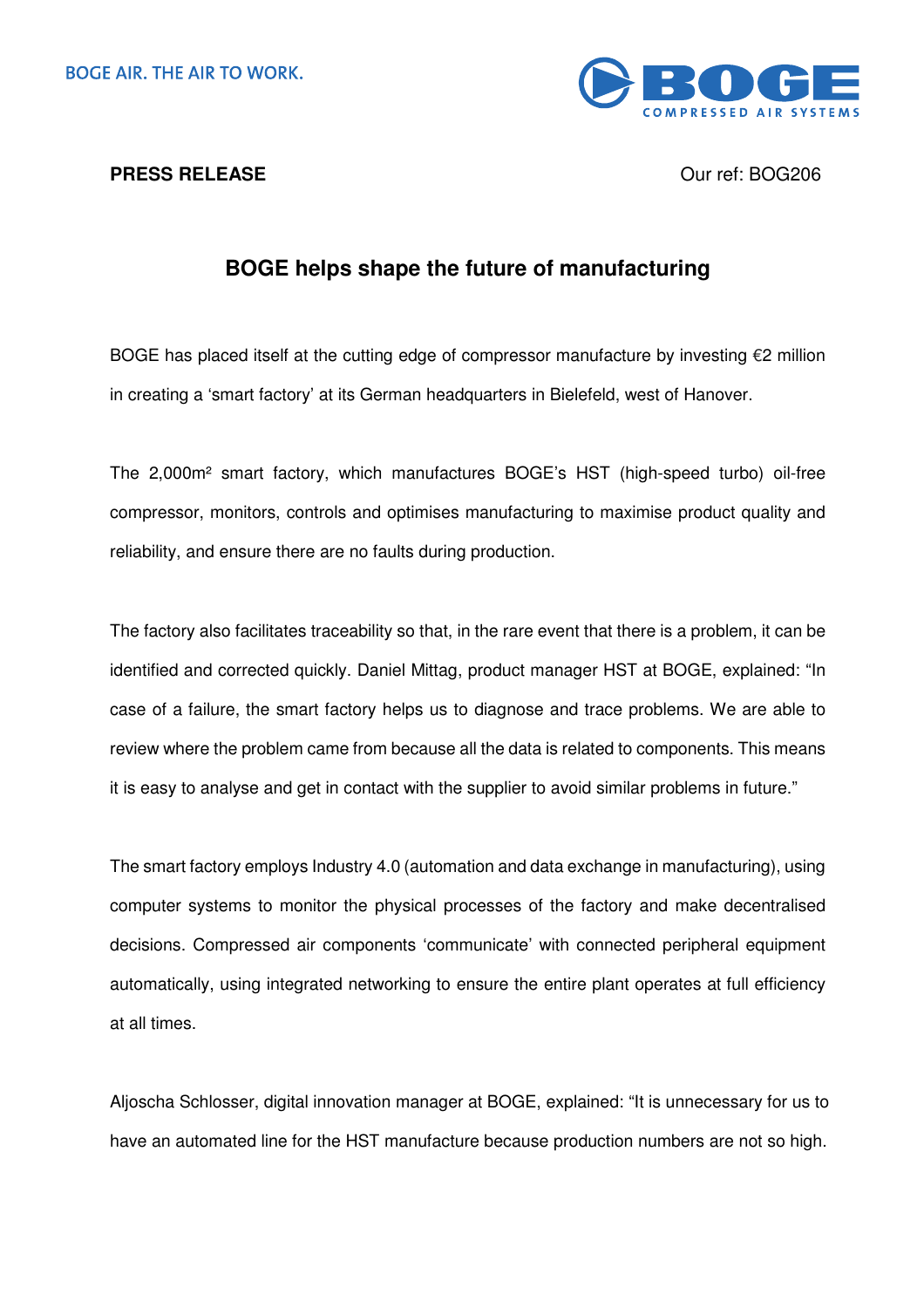

"For us, it was more important to effectively 'connect' components and the worker together to reach higher quality. We use barcodes so that, for example, the material 'knows' which product it will become part of at the end of the process.

"Man, machine and component communicate with each other, work together and even learn from each other. The smart workplace not only projects instructions and parts lists onto the worker's workbench, but also adapts its knowledge based on experiences."

Smart torque wrenches with wireless local area network access, for example, know which torque is required, and independently adjust themselves.

Production technology in BOGE's smart factory is digitised so relevant values are recorded automatically. The path of the components and any relevant work step can thus be traced seamlessly.

BOGE continues to develop the smart factory and plans to transfer its principles to other products in the future.

## **NOTES**

- Around 20 employees in the smart factory manufacture frequency converters and rotors, coat components or assemble complete compressor assemblies supported by the networked process management.
- To complement the smart factory, BOGE has also invested in 3D printing, magnetising and coating systems at its German HQ.
- BOGE's smart factory uses 'OPC Unified Architecture', a set of machine-tomachine communication rules for industrial automation developed by the OPC